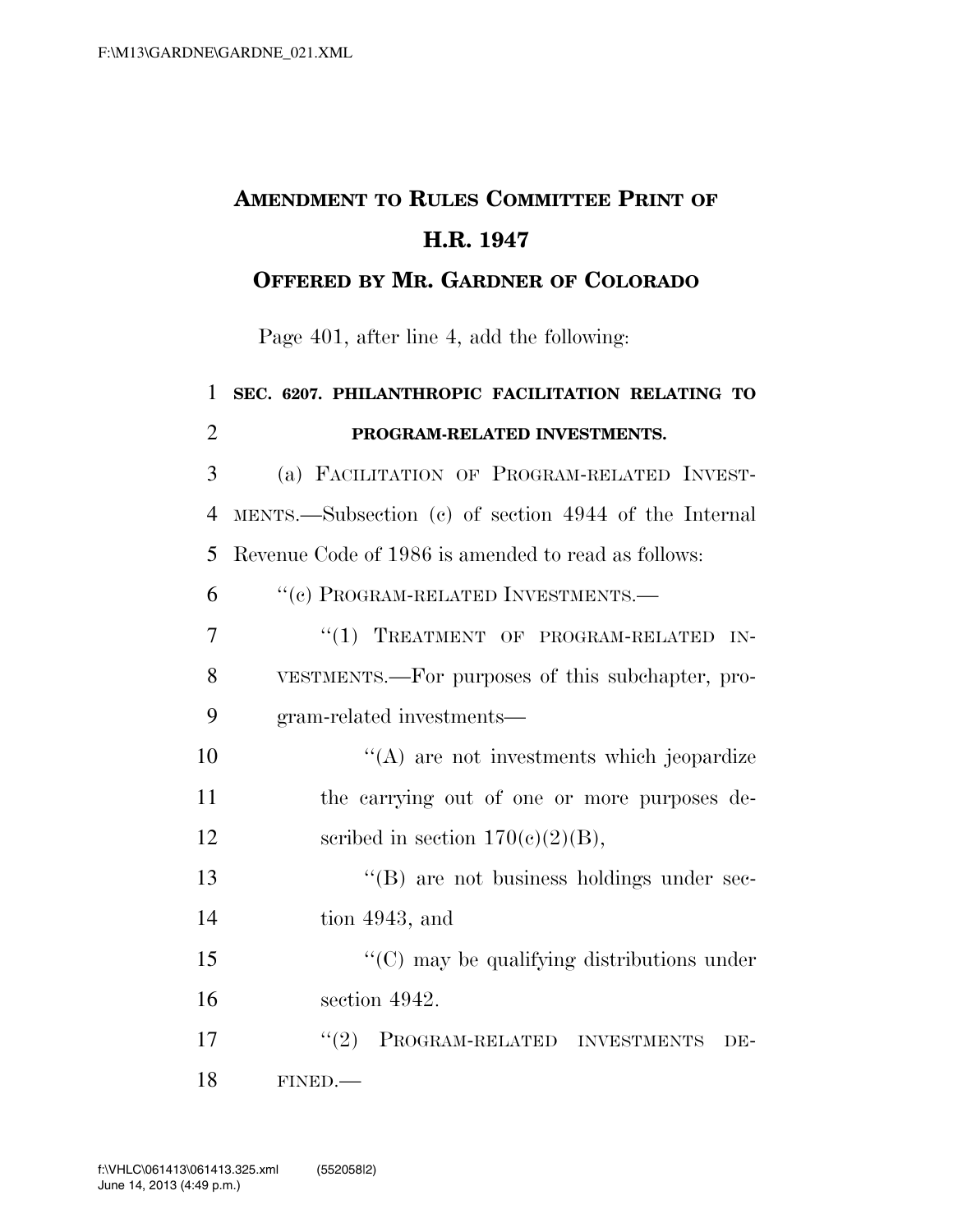| $\mathbf{1}$   | "(A) IN GENERAL.—For purposes of this          |
|----------------|------------------------------------------------|
| $\overline{2}$ | subchapter and chapter 61, an investment made  |
| 3              | by a private foundation constitutes a program- |
| $\overline{4}$ | related investment if—                         |
| 5              | "(i) the primary purpose of the invest-        |
| 6              | ment is to accomplish one or more of the       |
| 7              | purposes described in section $170(c)(2)(B)$ , |
| 8              | "(ii) no significant purpose of the in-        |
| 9              | vestment is the production of income or        |
| 10             | the appreciation of property, and              |
| 11             | "(iii) no purpose of the investment is         |
| 12             | to accomplish one or more of the purposes      |
| 13             | described in section $170(c)(2)(D)$ .          |
| 14             | "(B) SPECIAL RULES.—For purposes of            |
| 15             | subparagraph $(A)$ —                           |
| 16             | "(i) determinations of whether an in-          |
| 17             | vestment qualifies as a program-related in-    |
| 18             | vestment shall be based on consideration of    |
| 19             | all relevant facts and circumstances, and      |
| <b>20</b>      | "(ii) the fact that the entity produces        |
| 21             | significant income or capital appreciation     |
| 22             | shall not, in the absence of other factors,    |
| 23             | be conclusive evidence of a significant pur-   |
| 24             | pose involving the production of income or     |
| 25             | the appreciation of property.                  |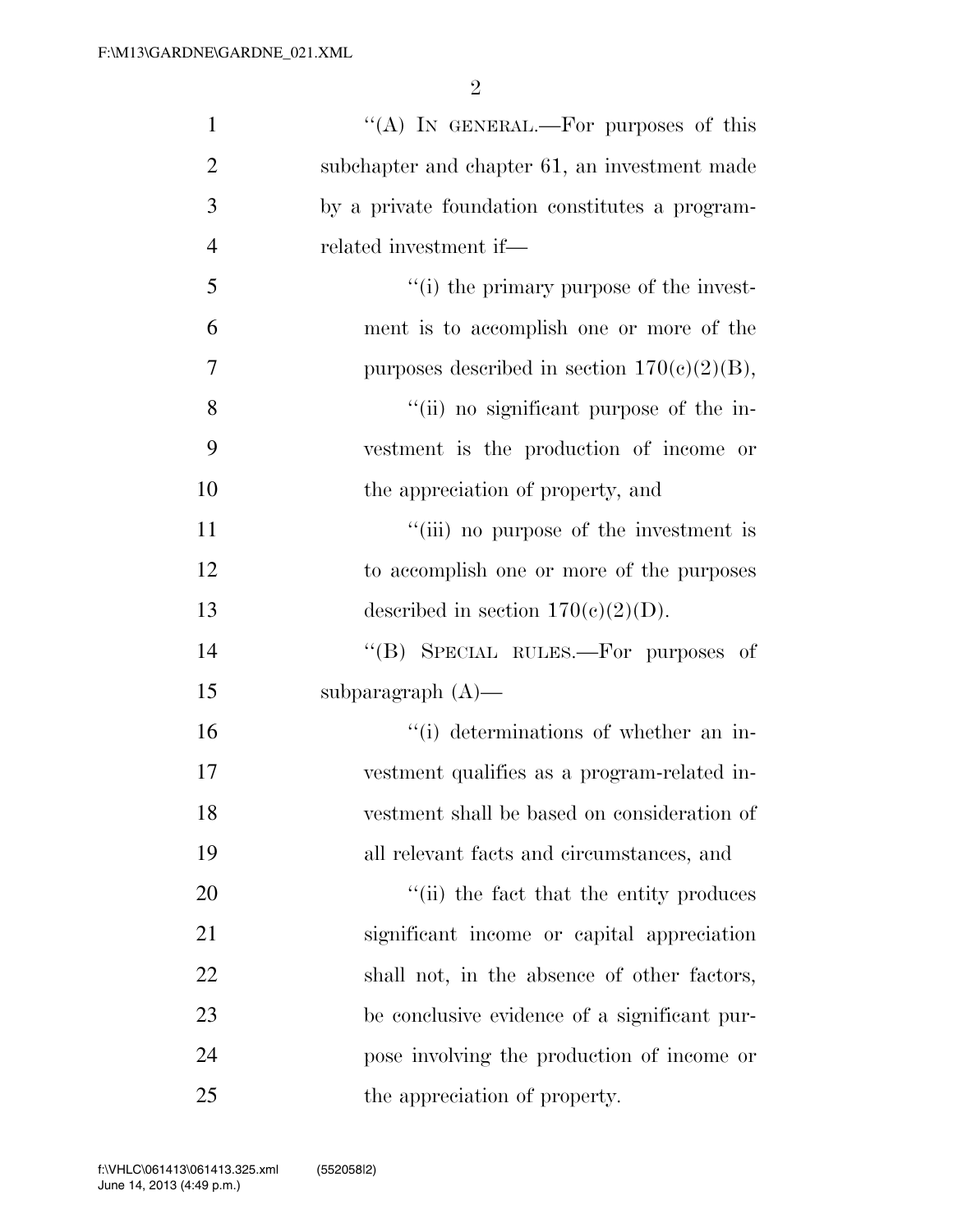1 ''(3) SAFE HARBOR DETERMINATIONS.—The Secretary shall establish a procedure which shall be substantially similar to the processes for recognition 4 of exemption under section  $501(a)$  or  $4945(g)$  and under which an entity seeking to receive program-re- lated investments may petition the Secretary for a determination that, based on consideration of all rel- evant facts and circumstances, investments by pri- vate foundations in such entity will be program-re- lated investments meeting the requirements of para- graph (2). Under this procedure, the Secretary shall rule on all requests within 120 days of submission. 13 "(4) EFFECT OF DETERMINATION. Once a de- termination has been made that investments in an entity qualify as program-related investments, orga- nizations making such investments shall be entitled to rely on the determination, unless and until the Secretary publishes notice of revocation of the deter- mination. 20 "(5) VOLUNTARY NATURE OF PROCESS.—Enti-

 ties seeking program-related investments are not re-22 quired to seek a determination under paragraph (3), and the absence of such a determination shall not affect the ability of a private foundation to make a program-related investment based on its own deter-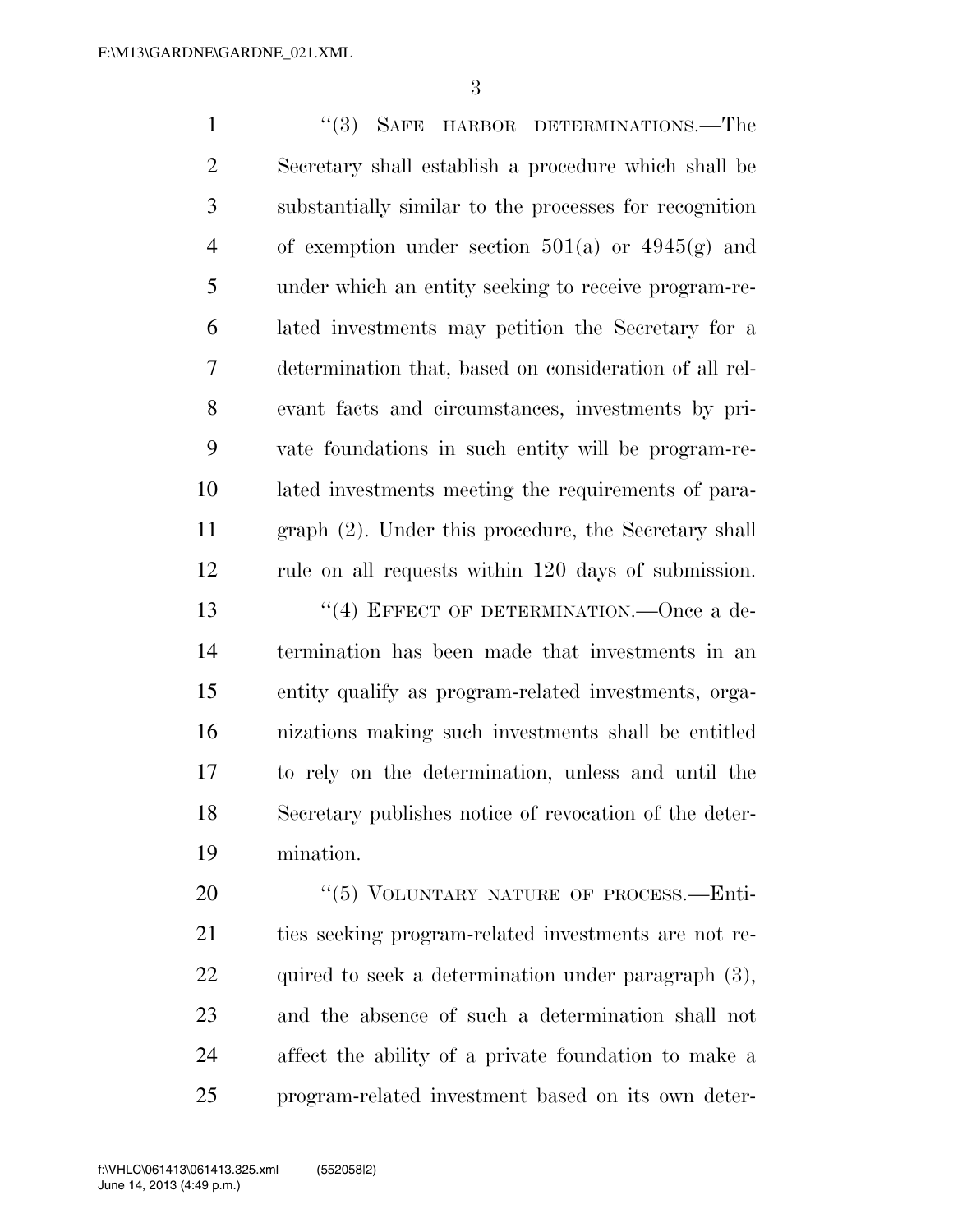- mination that the investment qualifies as a program-related investment.
- 3 "(6) ORGANIZATIONS TREATED AS PRIVATE FOUNDATIONS.—For purposes of this subsection and section 6104A, all references to private foundations include organizations that are treated as private foundations under any of the provisions of sections 4940 through 4948, inclusive, whether created under state law or the law of any federally-recognized tribe.''.

 (b) DECLARATORY JUDGMENT REMEDY.—Paragraph (1) of section 7428(a) of the Internal Revenue Code of 1986 is amended by striking ''or'' at the end of subpara- graph (C) and by adding after subparagraph (D) the fol-lowing new subparagraph:

16  $"$ (E) with respect to whether investments in an entity are program-related investments 18 (as described in section  $4944(e)(2)$ ), or".

 (c) INFORMATION RETURNS.—Part III of subchapter A of chapter 61 of the Internal Revenue Code of 1986 is amended by inserting after section 6033 the following new section: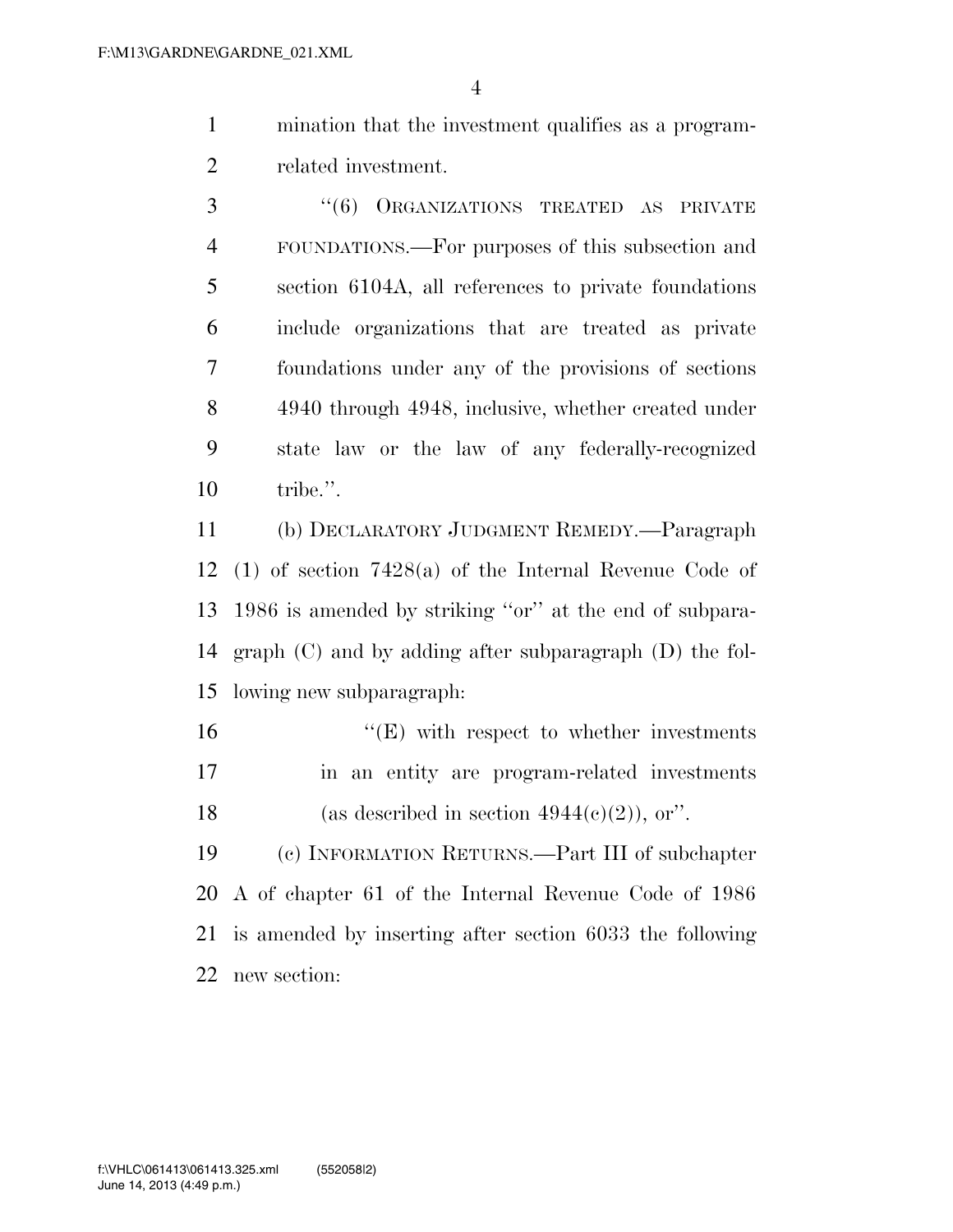## **''SEC. 6033A. INFORMATION REPORTING BY FOR-PROFIT ORGANIZATIONS RECEIVING PROGRAM-RE-LATED INVESTMENTS.**

 ''(a) ORGANIZATIONS REQUIRED TO FILE.—If in- vestments in an entity have been determined to be pro- gram-related investments through a determination of the 7 Internal Revenue Service pursuant to section  $4944(c)(3)$  or by a determination of a court pursuant to section 7428(a), the entity shall, in addition to any other applica- ble filing obligations, file an annual return providing the information specified in subsection (b) for any taxable year in which it receives or retains one or more program-13 related investments (as defined in section  $4944(c)(2)$ ).

 ''(b) REQUIRED REPORTING.—The return described in subsection (a) shall provide, in such manner and at such time as the Secretary may by forms or regulations prescribe, the following information—

 ''(1) the organization's gross income for the year,

 ''(2) its expenses attributable to such income incurred within the year,

 $\frac{1}{2}$  (3) its disbursements within the year for one 23 or more purposes described in section  $170(c)(2)(B)$ , together with a narrative statement describing the results obtained from the use of those assets for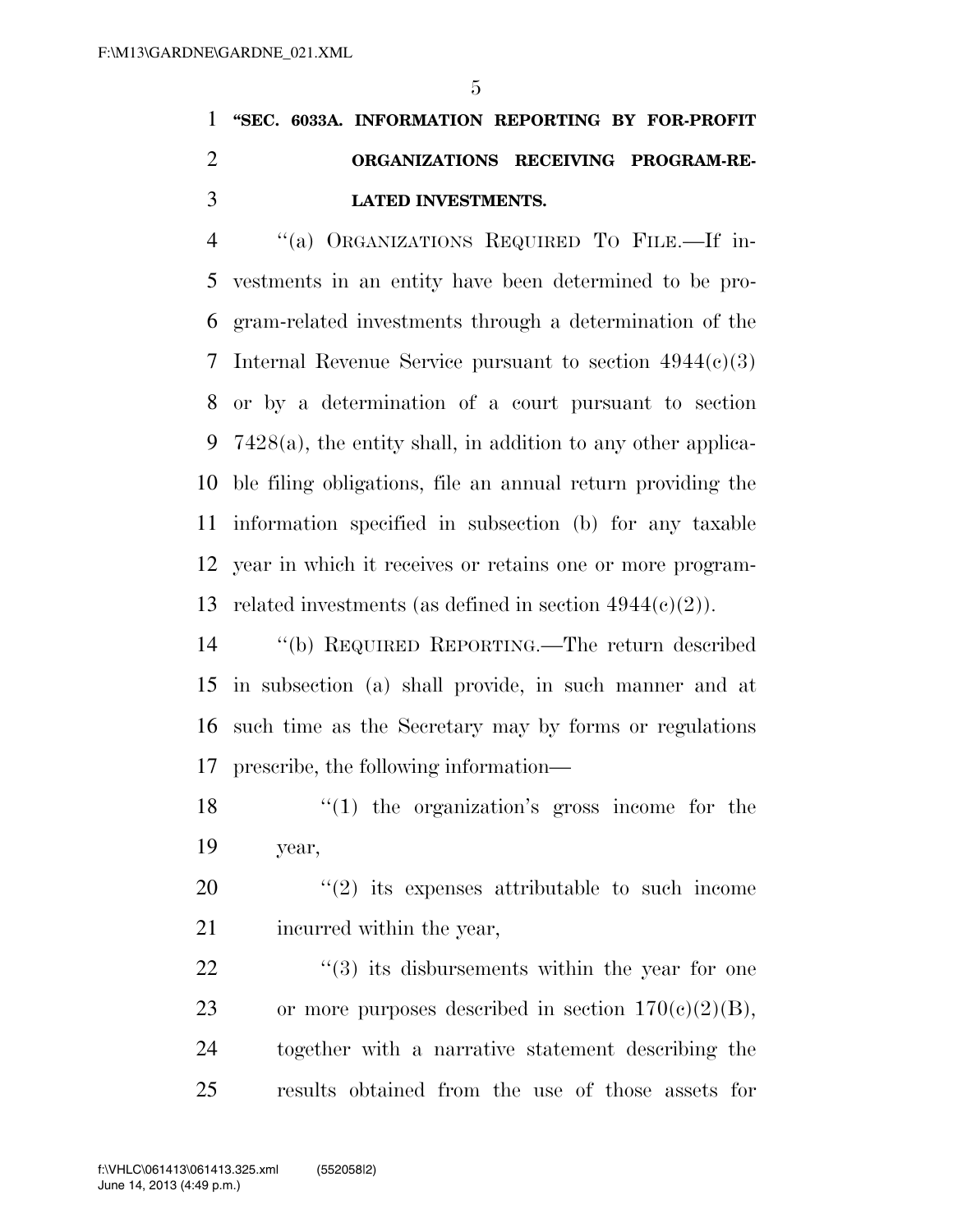|                | 6                                                                  |
|----------------|--------------------------------------------------------------------|
| $\mathbf{1}$   | such one or more purposes described in section                     |
| $\overline{2}$ | 170(c)(2)(B),                                                      |
| 3              | $\lq(4)$ a balance sheet showing its assets, liabil-               |
| $\overline{4}$ | ities, and net worth as of the beginning and end of                |
| 5              | such year,                                                         |
| 6              | $\lq(5)$ the names and addresses of all private                    |
| 7              | foundations holding program-related investments in                 |
| 8              | the organization,                                                  |
| 9              | $\cdot\cdot\cdot(6)$ a statement of the portion of its liabilities |
| 10             | and net worth that represent capitalization obtained               |
| 11             | by means of program-related investments as of the                  |
| 12             | beginning and end of such year,                                    |
| 13             | $\lq(7)$ a statement of any interest, dividends, or                |
| 14             | other distributions paid with respect to any pro-                  |
| 15             | gram-related investments during the year, and                      |
| 16             | $(8)$ such other information as may be nec-                        |
| 17             | essary for the return described in subsection (a) to               |
| 18             | satisfy the annual financial reporting required by the             |
| 19             | expenditure responsibility rules pursuant to the reg-              |
|                |                                                                    |

by forms or regulations prescribe.''.

22 (d) PUBLICITY OF INFORMATION.—Subchapter B of chapter 61 of the Internal Revenue Code of 1986 is amended by inserting after section 6104 the following new section:

ulations under section 4945 or as the Secretary may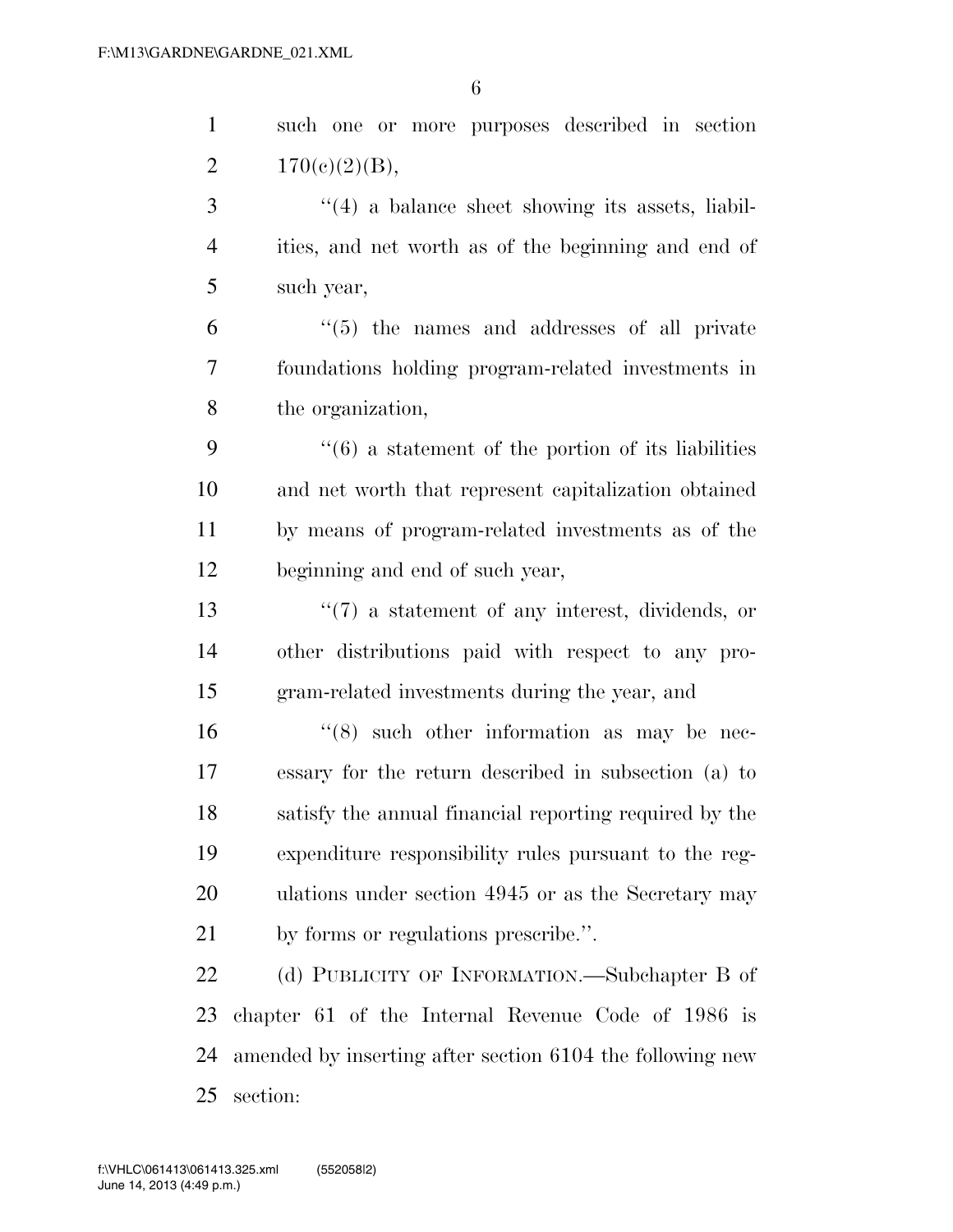## **''SEC. 6104A. PUBLICITY OF INFORMATION REGARDING OR- GANIZATIONS RECEIVING PROGRAM-RE-LATED INVESTMENTS.**

 ''(a) INSPECTION OF PETITIONS FOR DETERMINA- TION OF PROGRAM-RELATED INVESTMENT STATUS.—If an entity seeks a determination pursuant to section 4944(c)(3) that investments by private foundations in such organization will be program-related investments, the petition seeking such a determination, together with any documents submitted in support of such petition and any determination or other document issued by the Internal Revenue Service with respect to such petition, shall be open to public inspection at the national office of the In-ternal Revenue Service.

 ''(b) INSPECTION OF ANNUAL INFORMATION RE- TURNS.—The information required to be furnished by sec- tion 6033A, together with the names and addresses of such entity, shall be made available to the public at such times and in such places as the Secretary may prescribe. 20 "(c) PUBLIC INSPECTION OF PETITIONS AND AN- NUAL INFORMATION RETURNS.—Any entity that receives a determination from the Internal Revenue Service that private foundation investments shall be program-related 24 investments pursuant to section  $4944(e)(3)$  shall make copies available at the organization's principal office, dur-ing regular business hours, of the petition for such deter-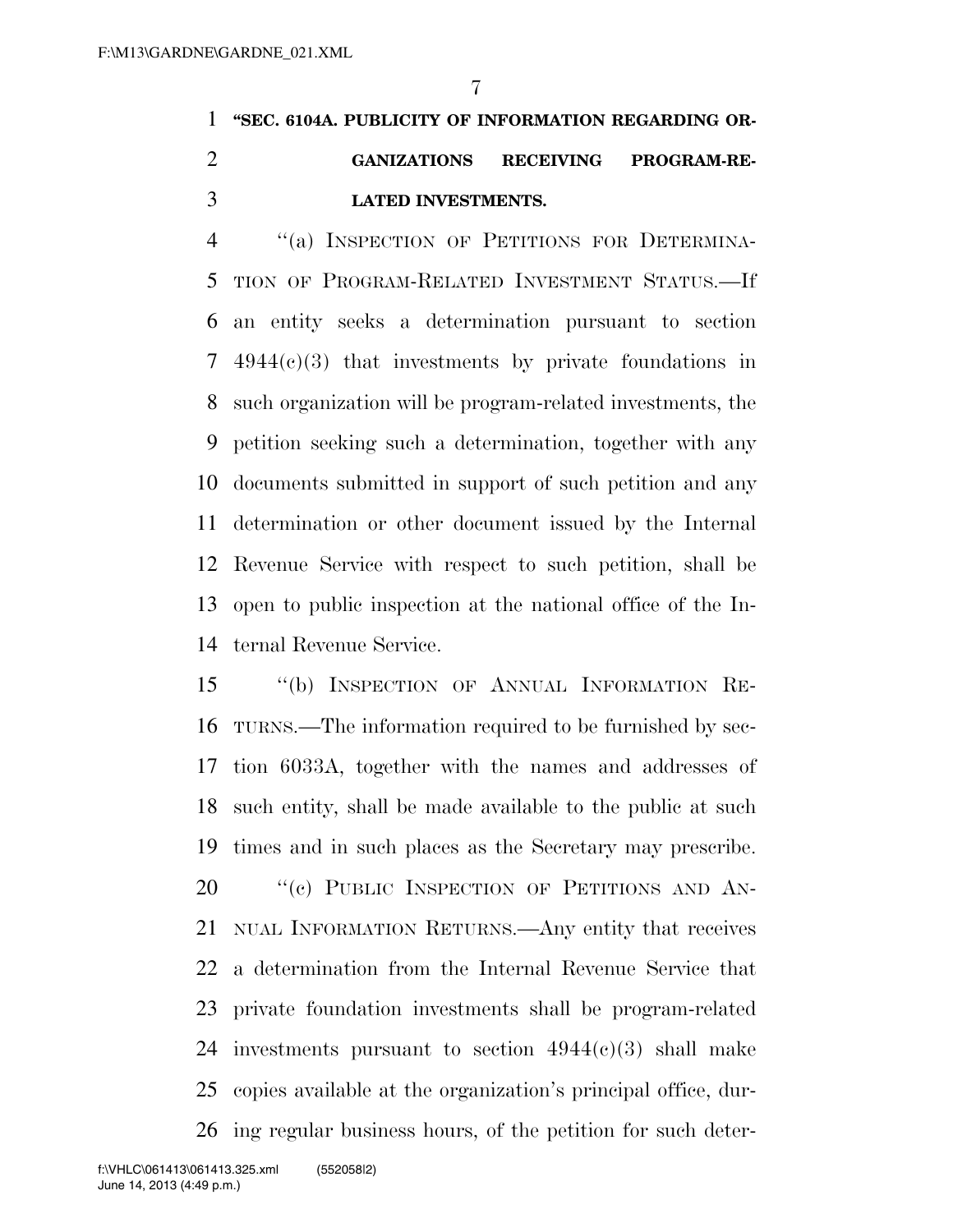mination (together with supporting materials provided with the petition and documents issued by the Internal Revenue Service with respect to such petition), as well as the annual returns required by section 6033A filed by such organization. Upon request of an individual made at such principal office, copies of such petition materials and an- nual reports shall be provided to such individual without charge other than a reasonable fee for any reproduction and mailing costs. The inspection and duplication rights granted in this subsection shall apply to an annual return only during the three-year period beginning on the last day prescribed for filing such return (determined with re-gard to any extension of time for filing).

 ''(d) LIMITATION ON PROVIDING COPIES.—Para- graph (c) shall not apply to any request if, in accordance with regulations promulgated by the Secretary, the entity has made the requested documents widely available, or the Secretary determines, upon application by an entity, that such request is part of a harassment campaign and that compliance with such request is not in the public inter-est.''.

(e) CONFORMING AMENDMENTS.—

23 (1) CONFORMING CHANGE TO SECTION 24  $501(n)$ .—Paragraph (4)(A) of section  $501(n)$  of the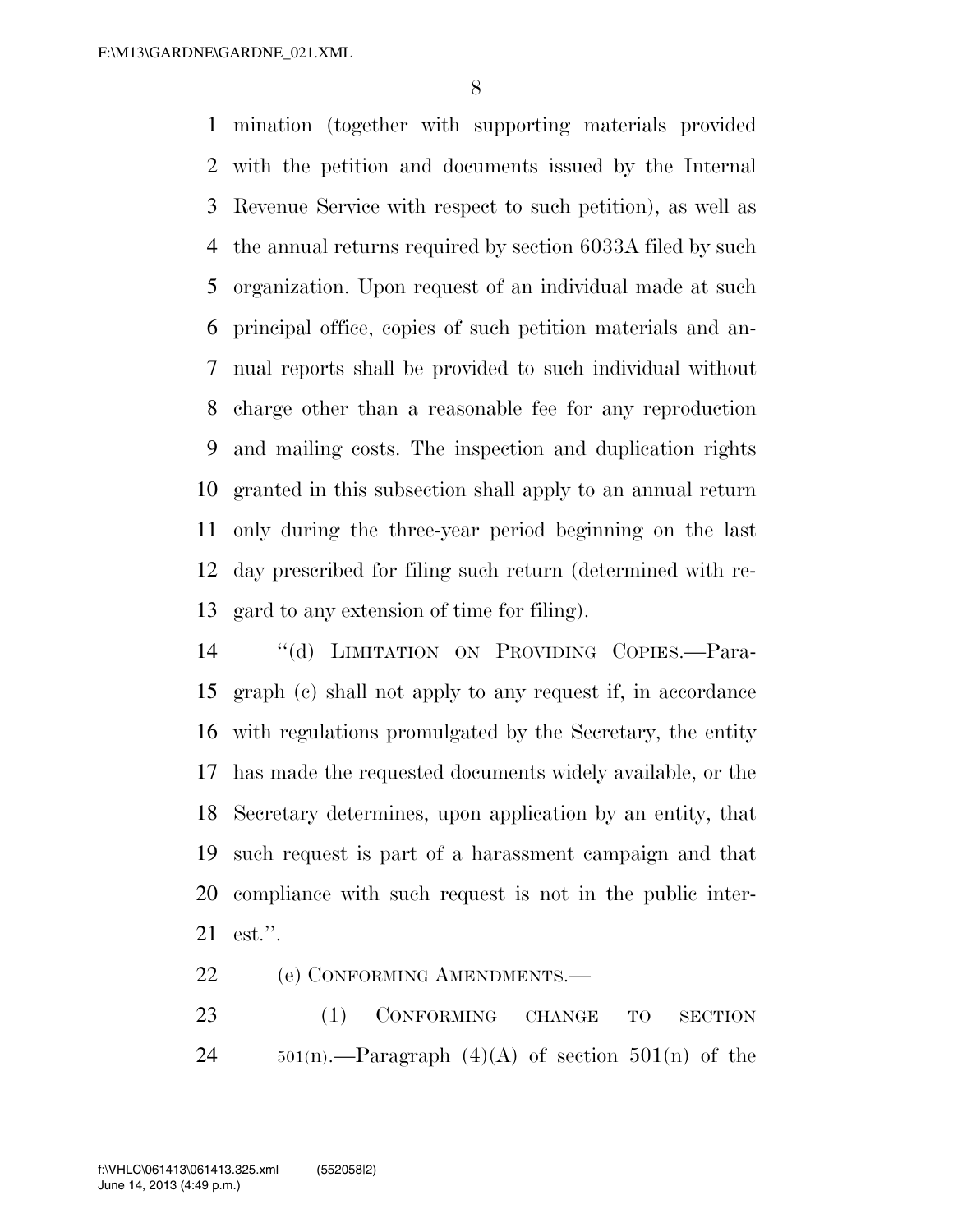| $\mathbf{1}$   | Internal Revenue Code of 1986 is amended by in-           |
|----------------|-----------------------------------------------------------|
| $\overline{2}$ | serting "paragraph $(2)$ of" before "section $4944(c)$ ." |
| 3              | CONFORMING CHANGE<br>(2)<br>TO<br><b>SECTION</b>          |
| $\overline{4}$ | $514(b)$ .—Paragraph (1) of section $514(b)$ of the In-   |
| 5              | ternal Revenue Code of 1986 is amended by redesig-        |
| 6              | nating subparagraphs $(D)$ and $(E)$ as subparagraphs     |
| 7              | $(E)$ and $(F)$ and by inserting after subparagraph $(C)$ |
| 8              | the following new subparagraph:                           |
| 9              | "(D) any property owned or treated as                     |
| 10             | owned by a private foundation by virtue of its            |
| 11             | having made an investment in an entity that               |
| 12             | has received a determination from the Internal            |
| 13             | Service pursuant to<br>section<br>Revenue                 |
| 14             | $4944(e)(3)$ , or by a court pursuant to section          |
| 15             | $7428(a)$ , that such investments in such entity          |
| 16             | qualify as program-related investments;".                 |
| 17             | <b>(3)</b><br>CONFORMING CHANGE<br>TO<br><b>SECTION</b>   |
| 18             | $4943(d)$ .—Paragraph (3) of section $4943(d)$ of the     |
| 19             | Internal Revenue Code of 1986 is amended by strik-        |
| 20             | ing "or" at the end of subparagraph (A), by redesig-      |
| 21             | nating subparagraph $(B)$ as subparagraph $(C)$ and       |
| 22             | by inserting after subparagraph (A) the following         |
| 23             | new subparagraph:                                         |
| 24             | any program-related investment,<br>$\lq\lq (B)$<br>as     |

25 defined in section  $4944(e)(2)$ , or".

June 14, 2013 (4:49 p.m.) f:\VHLC\061413\061413.325.xml (552058|2)